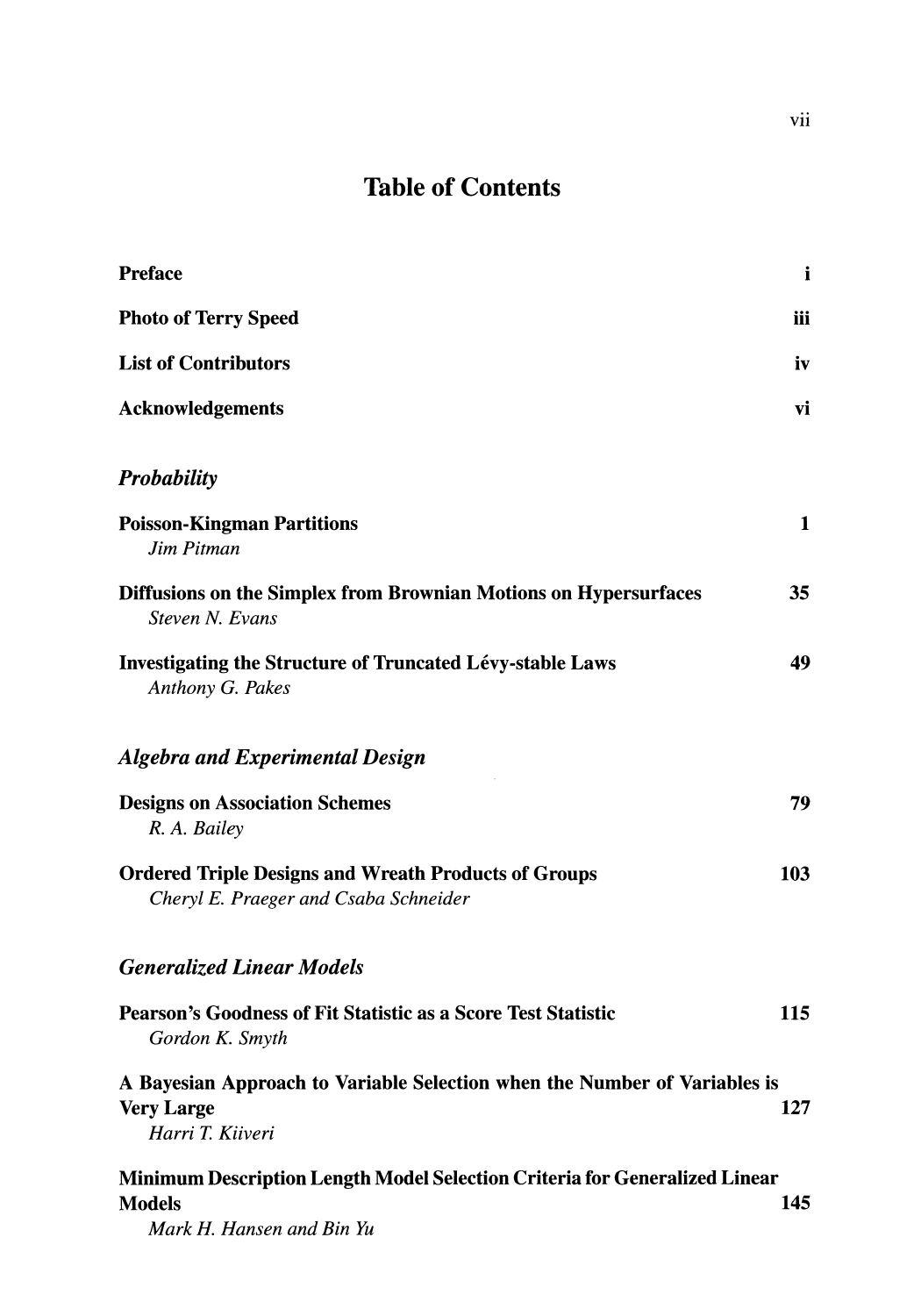## *Teaching and General Applications*

| <b>Case Studies in the Mathematical Statistics Course</b><br>Deborah A. Nolan                                                                                                                                                 | 165 |
|-------------------------------------------------------------------------------------------------------------------------------------------------------------------------------------------------------------------------------|-----|
| <b>Risk Assessment: a Forest Fire Example</b><br>David R. Brillinger, Haiganoush K. Preisler and John W. Benoit                                                                                                               | 177 |
| On the Likelihood of Improving the Accuracy of the Census Through Statistical<br><b>Adjustment</b><br>David A. Freedman and Kenneth W. Wachter                                                                                | 197 |
| <b>Genetics</b>                                                                                                                                                                                                               |     |
| <b>A Brief Introduction to Genetics</b><br>Darlene R. Goldstein                                                                                                                                                               | 231 |
| <b>Biological Findings and Sequence Data</b>                                                                                                                                                                                  |     |
| <b>Common Long Human Inversion Polymorphism on Chromosome 8p</b><br>Karl W. Broman, Naomichi Matsumoto, Sabrina Giglio, Christa Lese Martin,<br>Jessica A. Roseberry, Orsetta Zuffardi, David H. Ledbetter and James L. Weber | 237 |
| The Roles of Mutation Rate and Selective Pressure on Observed Levels of the<br>Human Mitochondrial DNA Deletion mtDNA <sup>4977</sup><br>William C. Navidi, Simon Tavaré and Norman Arnheim                                   | 247 |
| <b>DNA-Protein Binding and Gene Expression Patterns</b><br>Hongyu Zhao, Baolin Wu and Ning Sun                                                                                                                                | 259 |
| Blind Inversion Needs Distribution (BIND): General Notion and Case Studies 275<br>Lei Li                                                                                                                                      |     |
| Designing Meaningful Measures of Read Length for Data Produced by DNA<br><b>Sequencers</b><br>David O. Nelson and Jane Fridlyand                                                                                              | 295 |
| <b>Genetic Linkage and Linkage Disequilibrium</b>                                                                                                                                                                             |     |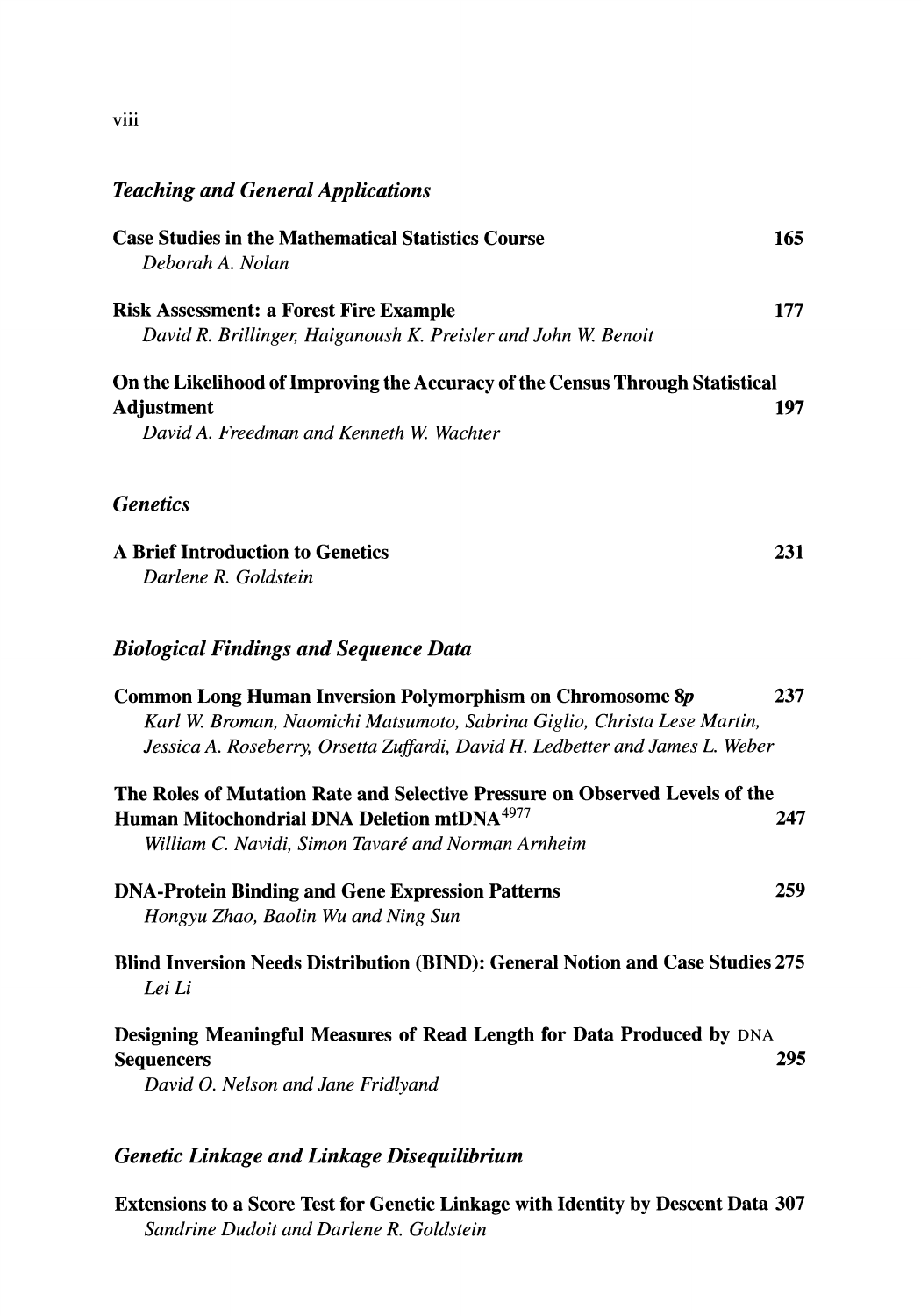| Cost Efficiency of Genetic Linkage Studies Using Mixtures of Selected Sib-                                                         |     |
|------------------------------------------------------------------------------------------------------------------------------------|-----|
| pairs                                                                                                                              | 321 |
| Jian Han and Rudy Guerra                                                                                                           |     |
| Multipoint Fine-scale Linkage Disequilibrium Mapping: Importance of Modeling                                                       |     |
| <b>Background LD</b>                                                                                                               | 343 |
| Andrew L. Strahs and Mary Sara McPeek                                                                                              |     |
| <i>Microarrays</i>                                                                                                                 |     |
| <b>Some Considerations for the Design of Microarray Experiments</b><br>John H. Maindonald, Yvonne E. Pittelkow and Susan R. Wilson | 367 |
| <b>Measures of Gene Expression for Affymetrix High Density Oligonucleotide</b><br><b>Arrays</b>                                    | 391 |
| Rafael A. Irizarry                                                                                                                 |     |
| <b>Normalization for Two-color cDNA Microarray Data</b>                                                                            | 403 |
| Yee Hwa Yang and Natalie P. Thorne                                                                                                 |     |
| <b>Classification of Tissue Samples Using Mixture Modeling of Microarray Gene</b>                                                  |     |
| <b>Expression Data</b>                                                                                                             | 419 |
| Shili Lin and Roxana Alexandridis                                                                                                  |     |

**IX**